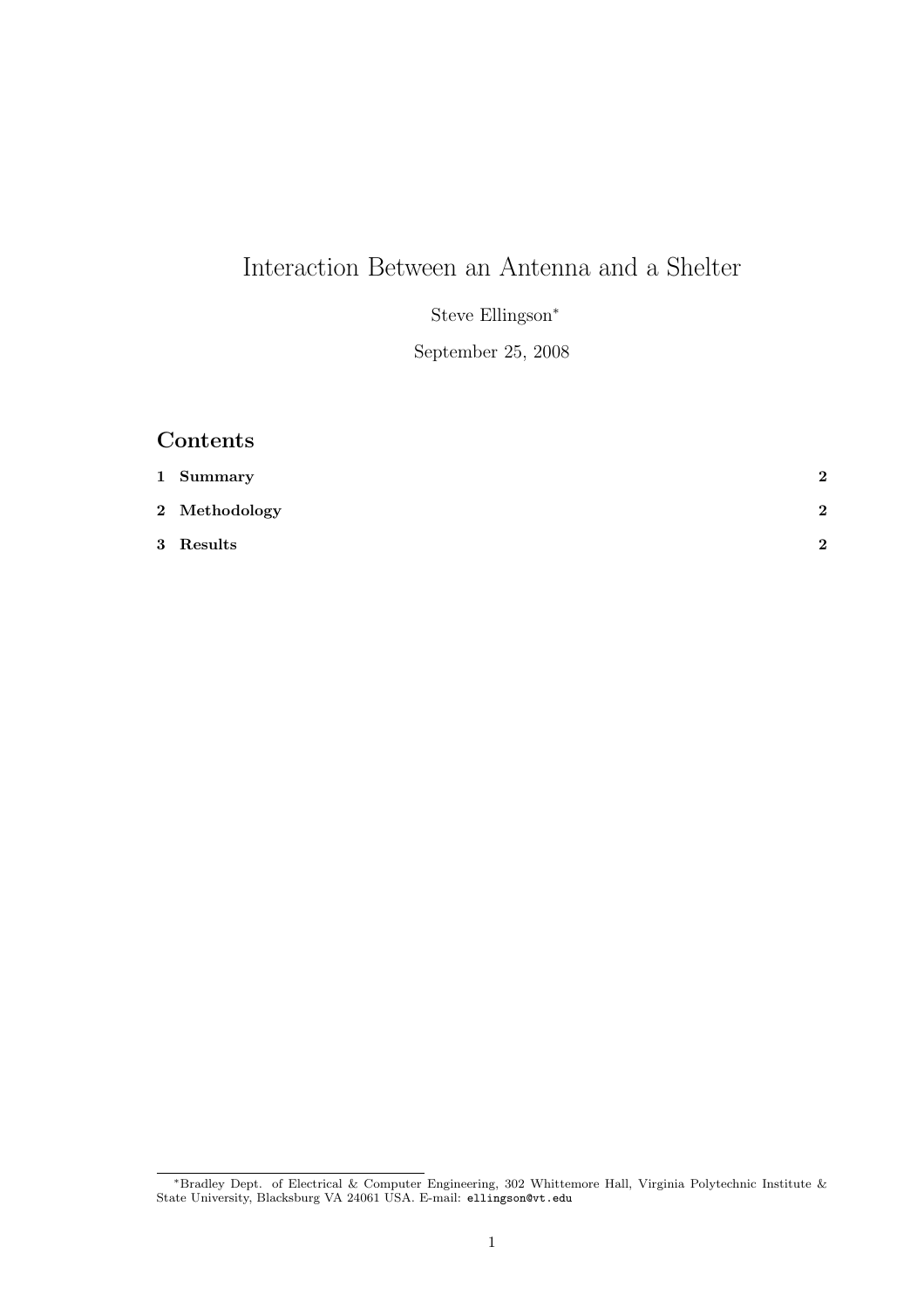#### 1 Summary

LWA Memo 129 [1] describes the effect that a fence has on the pattern of a nearby antenna. We now consider the effect that an equipment shelter on an antenna. The shelter in this case is modeled as a perfectly-conducting box of dimensions  $4 \text{ m} \times 4 \text{ m} \times 10 \text{ m}$ , and is located 3 m and 23 m from a collinearly-oriented thin, straight half-wave dipole at 74 MHz. The effect on the co-polarized H-plane pattern is found to be dramatic for 5 m separation, and subtle but significant for 25 m separation.

### 2 Methodology

Figure 1 shows the scenario considered in this memo. This scenario is analyzed using a NEC2-based method of moments code. The scenario consists of a single thin half-wave dipole in the vicinity of an equipment shelter, which is modeled as a rectangular box. The dipole is 2.027 m long (one-half wavelength at 74 MHz), placed 1.0135 m (one-quarter wavelength at 74 MHz) above the ground, and is 0.1 mm in radius. The ground is assumed to be a smooth perfectly-conducting surface of infinite extent. The antenna-ground model is not intended to be a close match to the actual LWA scenario, but is intended instead to provide a well-understood reference scenario against which the effects of the shelter can be evaluated. Nevertheless, the effects shown here will be qualitatively similar in the actual LWA circumstances.

The shelter is modeled as a perfectly-conducting box of dimensions  $4 \text{ m} \times 4 \text{ m} \times 10 \text{ m}$ , with the bottom surface of the box 1 m above the ground plane. The box is itself modeled using a wire grid model, as shown in Figure 1. The spacing of wires forming the grid is 0.5 m (0.12 wavelengths) in both dimensions, and the grid wire radius is 39.8 mm (0.01 wavelengths). For the purposes of NEC modeling, the wire between grid junctions is further subdivided into 7 segments. All wires are perfectly-conducting.

The long axis of the shelter is arranged to be collinear with the dipole as shown in Figure 1, as this is likely to generate the strongest interaction. Furthermore, it is expected that in this configuration that the co-polarized component in the H-plane (the  $xz$  plane as shown in Figure 1) will be most strongly effected.

### 3 Results

Three cases were considered: (1) no shelter, (2) shelter-antenna separation of 3 m, and (3) shelterantenna separation of 23 m. The only frequency considered was 74 MHz. The calculated antenna self-impedances were found to be  $97.8 + j78.0 \Omega$ ,  $91.7 + j82.2 \Omega$ , and  $97.9 + j77.7 \Omega$  for cases (1), (2), and (3), respectively; in other words, the presence of the shelter has only a small effect on the antenna self-impedance, even when the separation is small.

Figure 2 shows the patterns obtained for each of the three cases considered. Only the co-polarized H-plane patterns are shown. Not surprisingly, the pattern is distorted in the presence of the shelter, and the distortion is worse when the shelter-antenna separation is small. The pattern distortion can be interpreted as being due to reflection from the shelter. For 3 m separation, a large range of low-elevation angles is blocked by the shelter, and the reflection increases gain in the opposite direction. For 23 m separation, the low-elevation blockage is much less but the reflection manifests as a ripple created by constructive and destructive interference as the direct path and relatively weak multipath component goes in and out of phase.

It should also be noted that in the presence of the shelter, polarization is also significantly affected. Whereas the H-plane axial ratio is zero when the shelter is absent, it is as high as 0.6 (occurring at a zenith angle of 74◦ ) for 3 m separation. For 23 m separation, the axial ratio is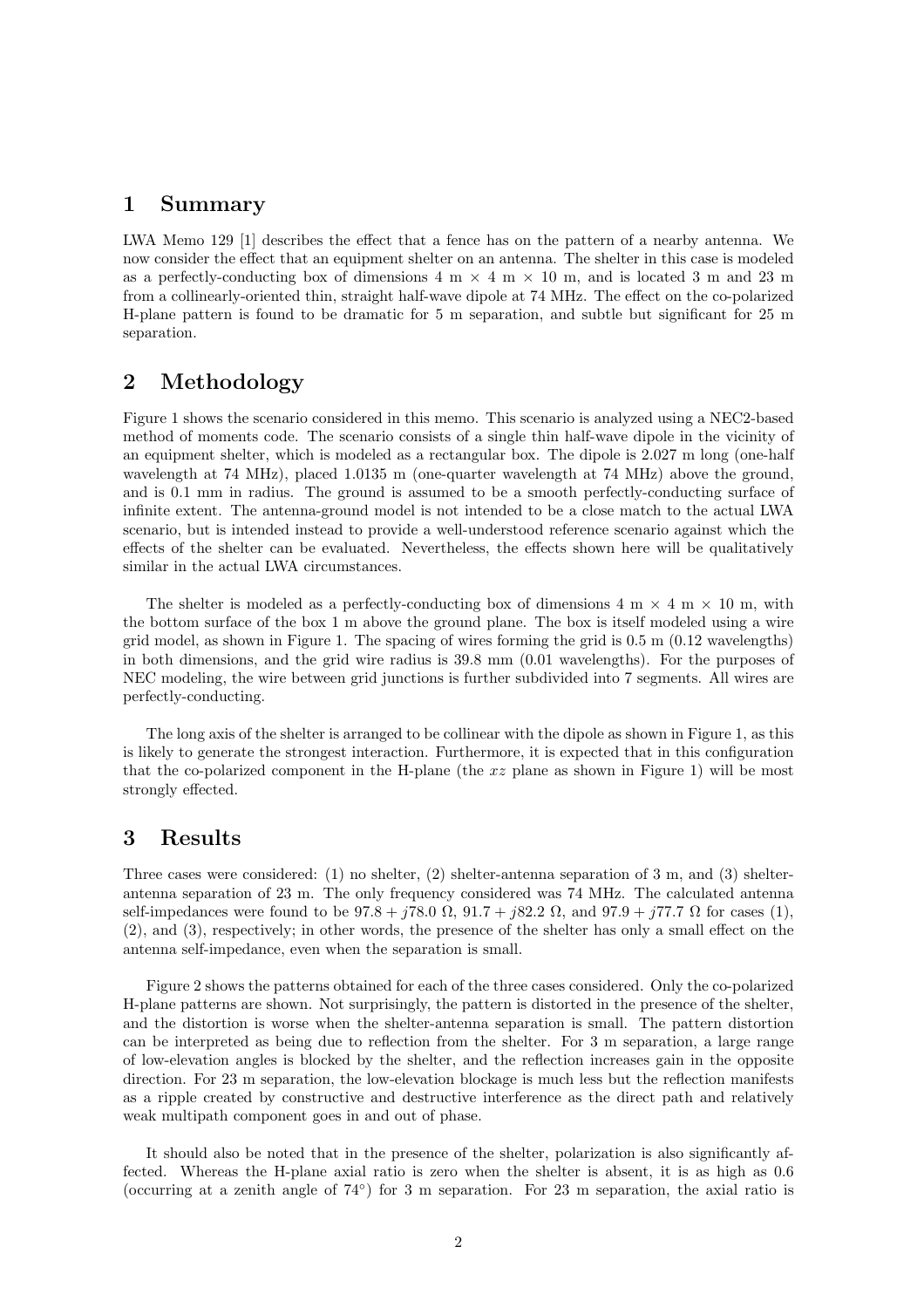

Figure 1: Diagram of the antenna-shelter interaction scenario considered in this memo. The dipole is shown as the straight line located above the origin of the coordinate system. In this figure, the separation between shelter and antenna is 3 m.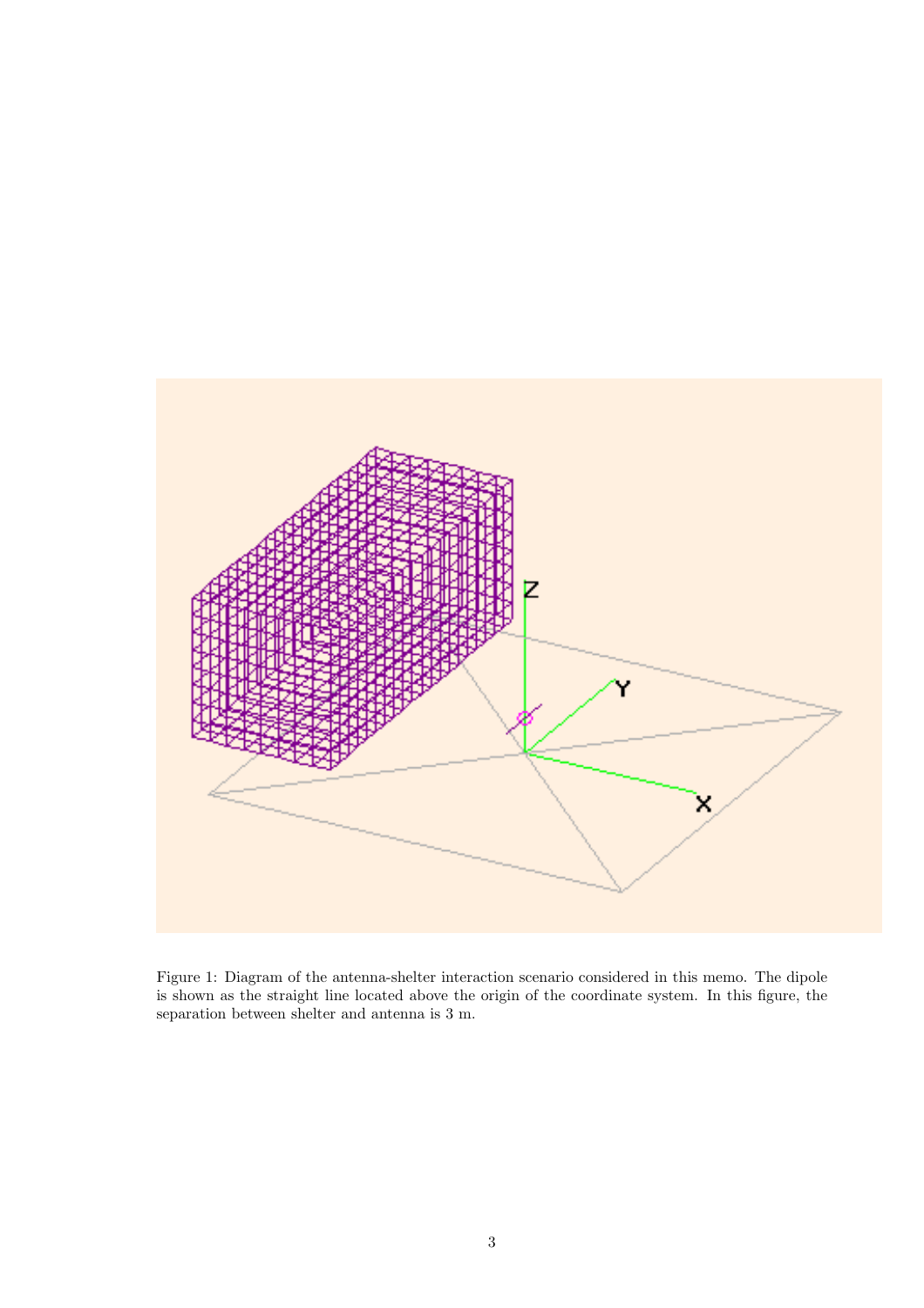

Figure 2: Co-polarized H-plane directivity at 74 MHz for the no-shelter case (Blue, Dash-dot), 3 m separation (Red, Solid), and 23 m separation (Red, Broken dash). The shelter is on the left with respect to the orientation of the pattern cut shown in this figure.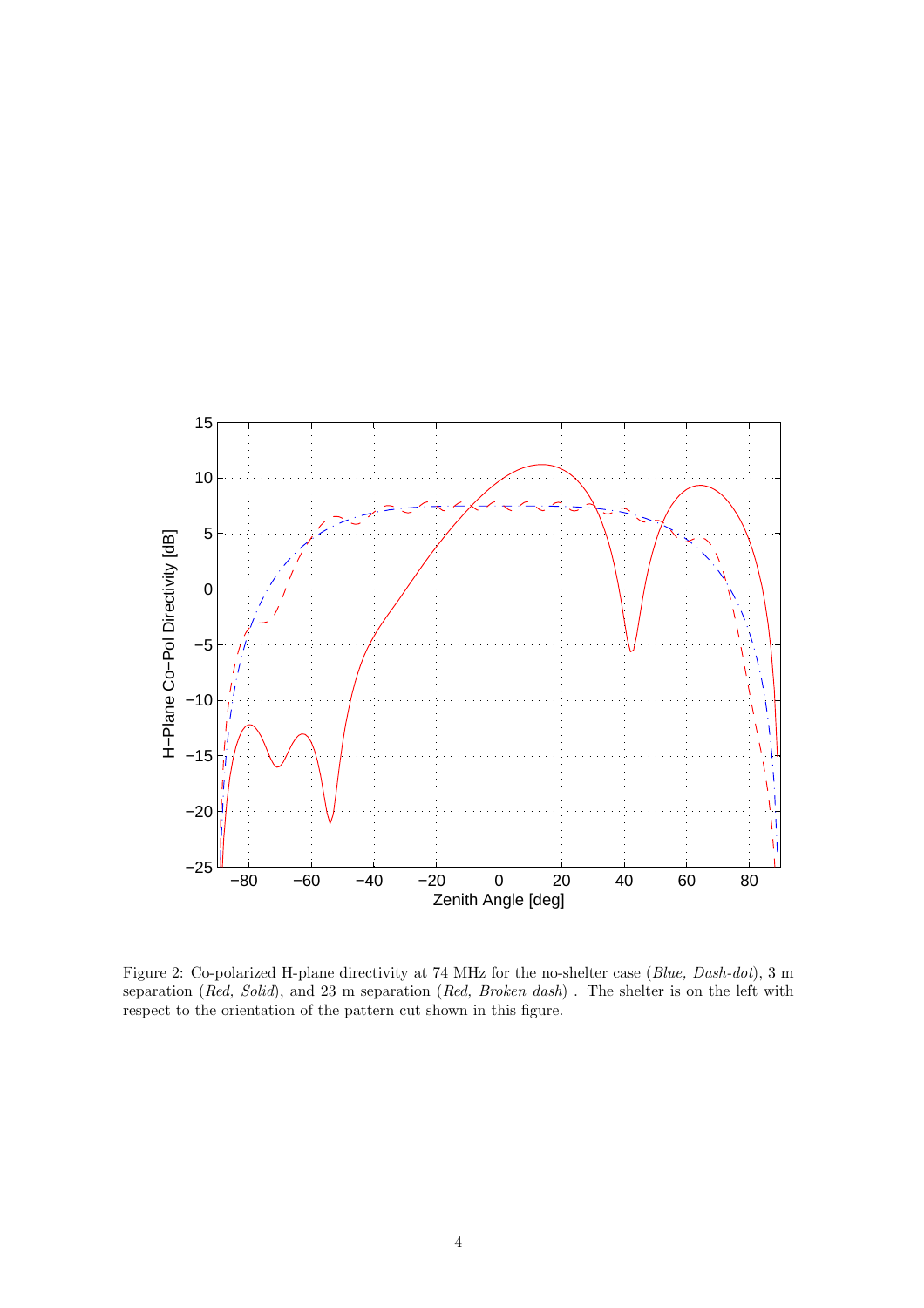roughly an order of magnitude smaller and peaks closer to the horizon.

Clearly, the shelter should be placed as far from the LWA antennas as possible so as to reduce the distortion of pattern. It may also be helpful to orient the long axis of the shelter radially with respect to the array, so as to minimize the area that can contribute to scattering. The results here were computed at 74 MHz, where sides of the shelter are electrically large (a wavelength or greater in each dimension) and so are efficient reflectors. At lower frequencies the shelter becomes electrically smaller and so will scatterer less effectively; however at the same time the electrical distance between the shelter and antennas will decrease, which will increase the potential for parasitic modification to the dipole pattern. Thus, the effects at lower frequencies is uncertain and can probably only be determined by additional modeling. It is recommended that a complete candidate site layout be considered, including sizes and positions of the shelter, fence, and antennas; and then the patterns of selected antennas should be examined using the method described here in order to assess the situation.